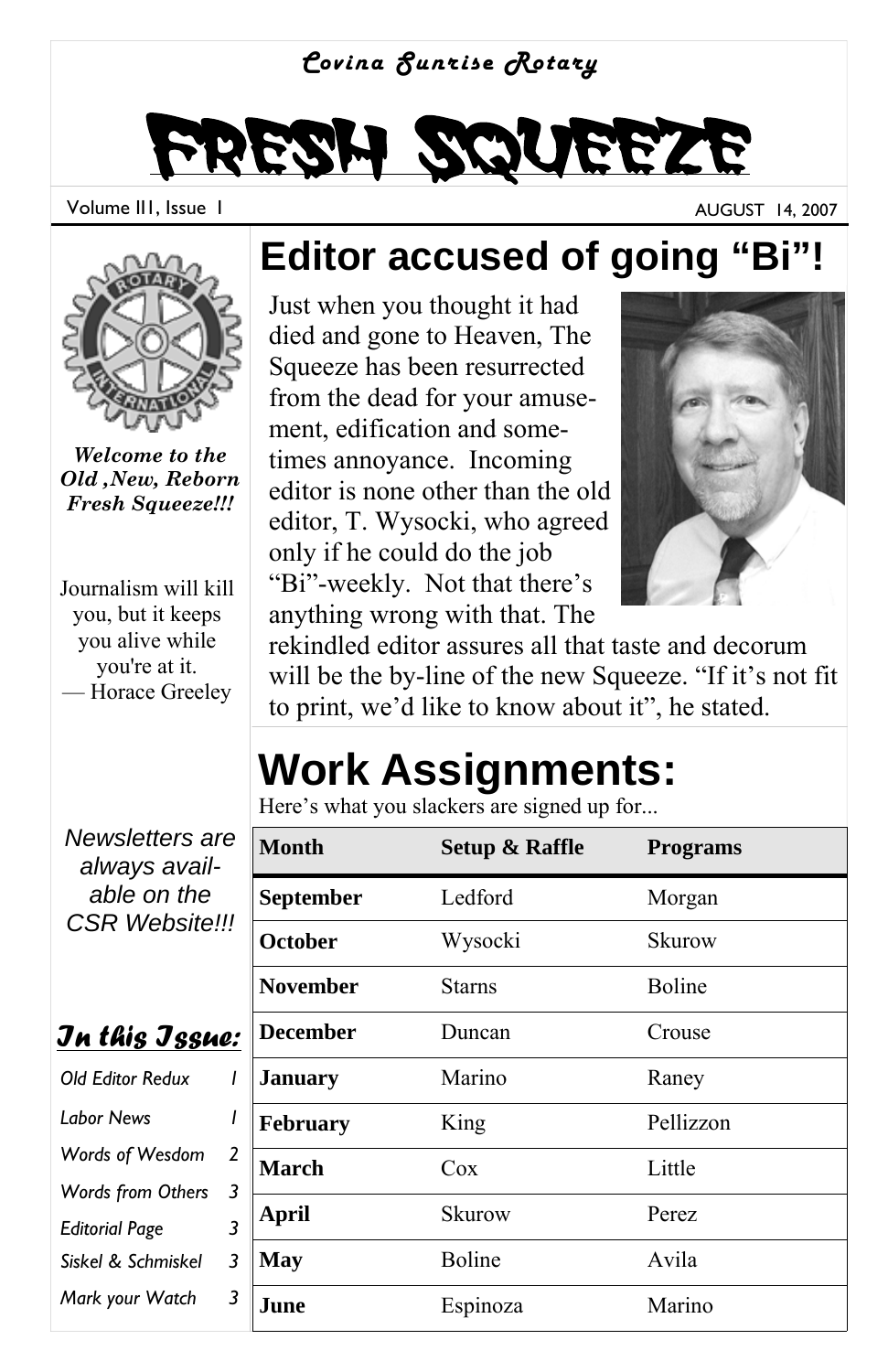#### **The President's Spoke**

#### **Good morning Fellow Rotarians.**

Here it is, mid August already. I've been a Prez for 6 weeks and counting. I need a vacation. Last weekend our own Hugh Ledford and Judy Starns attended Membership Conference in Etiwanda and came back with some very good ideas and attitudes. Several valid and important points were made in the Conference. The emphasis on membership was broken down into two segments, recruitment and retention. Recruitment ideas were flowing and where most ideas were tried and true methods, some of the newer ideas were brought forward.



Simply put, **ask everyone!**

Ask everyone *you* think that could make a dif-

ference to your club, your community and your favorite projects or cause.

#### Have you asked your dry cleaner to visit?

How about the owner of your pool cleaning service?

What about that person that does your nails, or the golf buddy you meet occasionally for a 4-some. The point is, it doesn't hurt to think beyond the CEO and the local banker or other professional professions. Everyone you deal with, be they be family, or business associates ,may want to belong to an organization such as Rotary and have never been approached or considered … or never heard of us.

Rotary in third world countries is growing in staggering numbers and there's a lot of activity and excitement behind their projects and commitments. It's new and exciting to them and they feel as if they are accomplishing things they never thought they could , and thousands, if not millions will benefit from their commitment to others. It's about *attitude!* 

All of us joined Rotary for our own reasons , and we have all benefited by it… Let's pass on the best kept secret of Rotary to others and watch this club and Rotary grow. We still have a lot to do ..and with new blood ,and new ideas and thinking beyond the box, those people will have the opportunity, the chance , to make the choices we were fortunate enough to make ..to be a Rotarian, and to **try** to make a difference.

**I challenge all..** Bring in *one* guest for the month of August or September… and let's see what happens !

Thanks, Westerday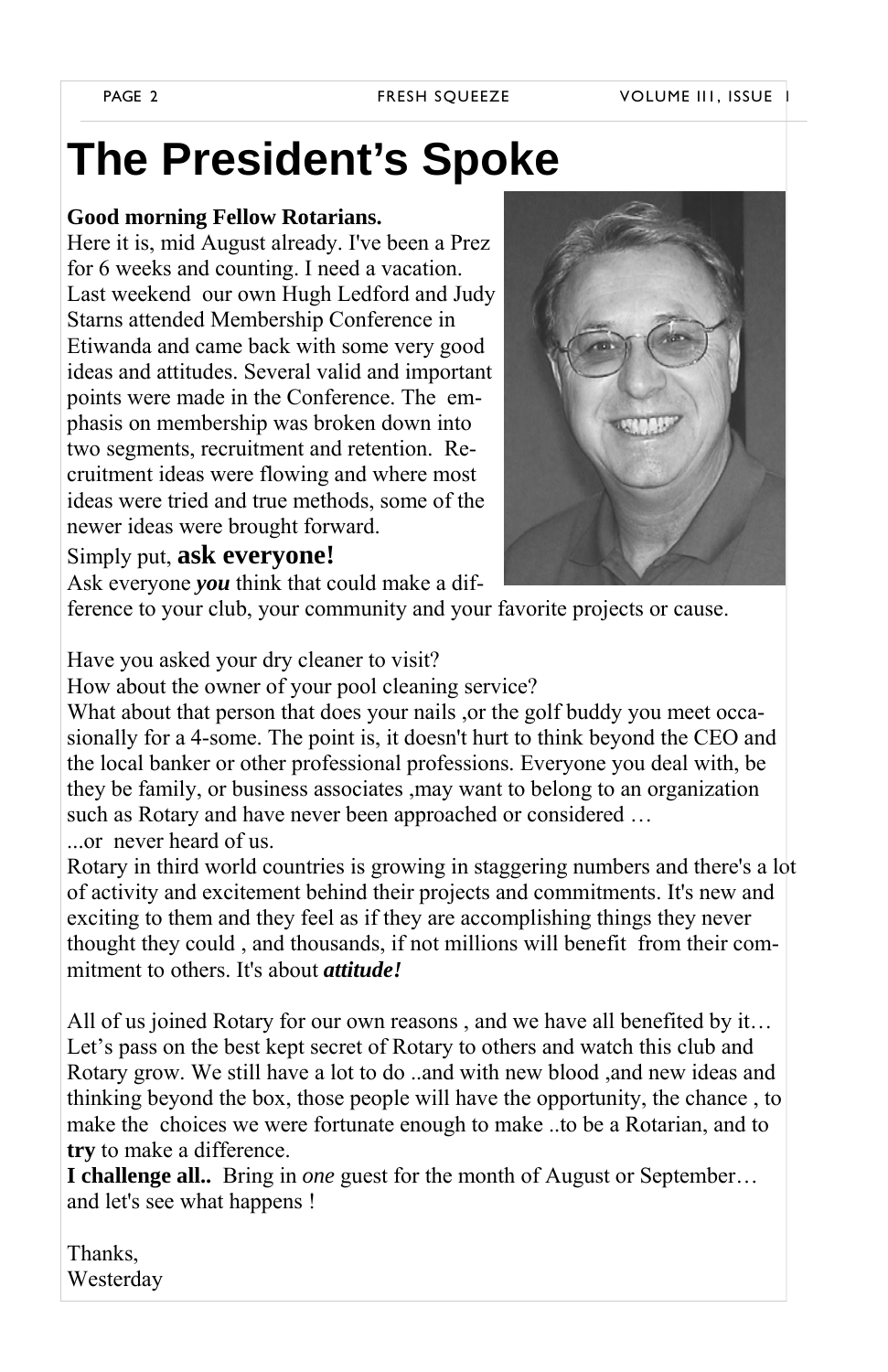## **Today's Program:**

Today's presentation will be an insightful discourse by noted educator, financial wizard and bon vivant, Alfie Marino. Continuing a wildly successful run of in-house -speakers, CSR proudly presents this "don't-miss"



mini-seminar as part of its continuing education series. Autographs will be made available after the lecture.

### **Presidential Speech a Hit**

Enthralled members were on the edge of their seats last week as the President outlined his plans for the upcoming year. With membership development standing out as a major issue,



Hugh Ledford and Judy Starns have been recruited to help address the personnel paucity problem. Attending a District meeting this month, the pair will return with solutions for addressing this stimulating issue.

### **Movie Review— The Simpsons:**

 $\bullet$ .  $\circ$   $\circ$   $\circ$ 

(To be read in your best Andy Rooney voice)

Did'ja ever wonder why those studio execs in Hollywood can make some mindless piece of junk and someone will still pay to see it? Doh! I have to admit they suckered me in on this one. Being a *Simpsons* aficionado and having nothing else to do at the moment, I thought my time would be well spent spewing a few guffaws. Not in this unfortunate series of events. The best joke in the whole movie was Homer stating "I can't believe we're paying to watch something we could see on TV for free! If you ask me, everyone in this theater is a big sucker! Especially, you! [*points to us*]". Point made, Homer.

## **Calendar of Upcoming Events**

Kickout - June 2008